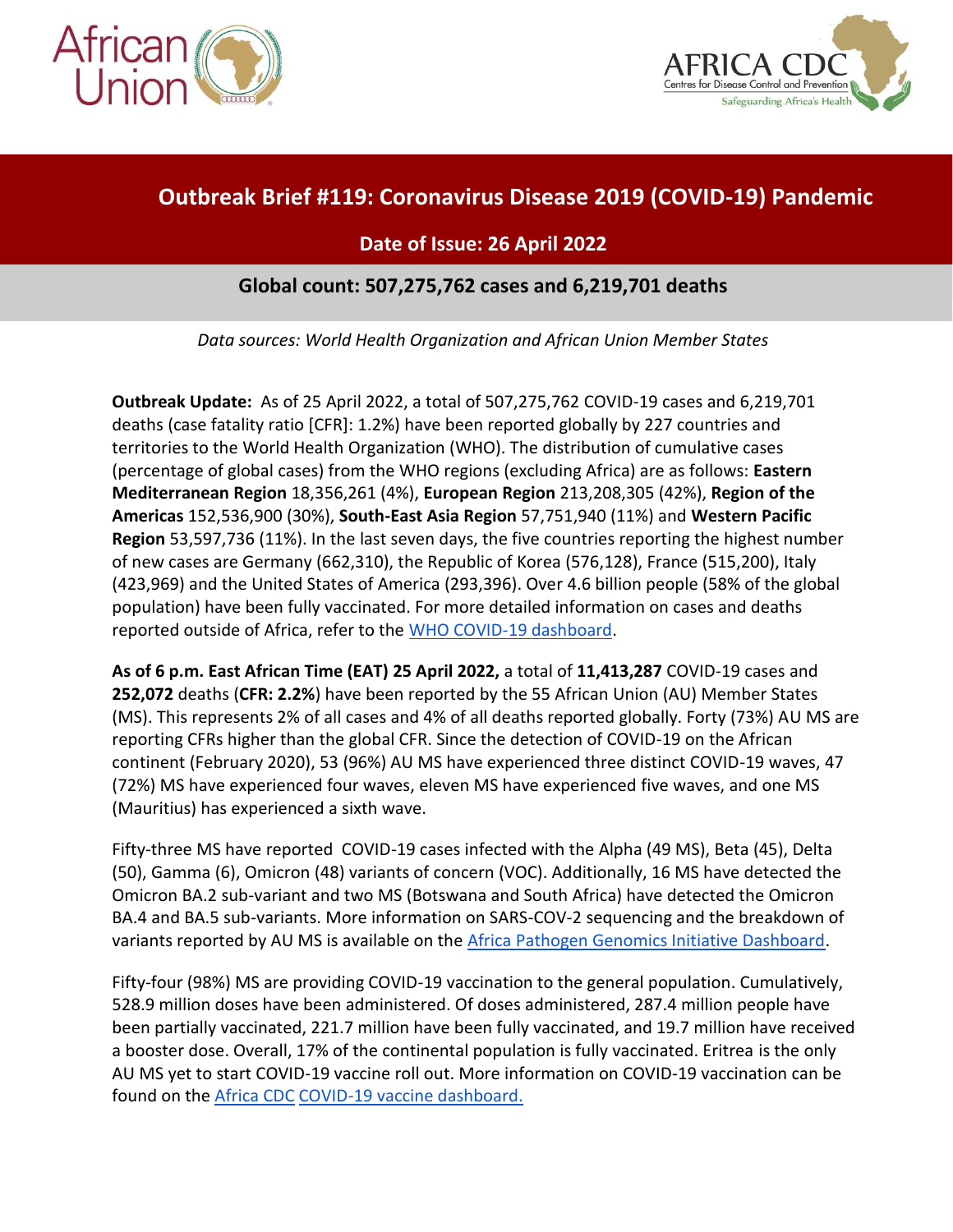





#### **Figure 1: New COVID-19 cases reported in Africa by African Union region and epidemiological week, 15 February 2020 - 24 April 2022.**

**For Epi week 16 (18 - 24 April 2022),** 26,167 new COVID-19 cases were reported, which is a 50% increase in the number of new cases reported compared to the previous week (15) (Figure 1). The Southern region accounted for 88% of the new COVID-19 cases reported this week, followed by the Eastern (6%), Central (4%), Northern (1%) and Western (1%) regions. The increase in the number of new cases reported weekly was primarily driven by an increase in cases in South Africa. Seychelles (599) had the highest number of new daily COVID-19 cases per 1 million population among all MS, followed by South Africa (52), Mauritius (48), Eswatini (23) and Namibia (16).

This week, 190 new deaths were reported, which is a 2% increase in the number of new deaths reported compared to the previous week. Approximately 90% of these deaths were reported from the Southern region. The remaining deaths were reported from the Western (4%), Eastern (3%), Northern (2%) and Central (1%) regions. Cumulative COVID-19 case and death totals and new COVID-19 cases and deaths reported during week 16 by AU Member State are summarized in Table 1.

More than 452,000 tests were conducted during the past week, reflecting a 6% decrease in the number of tests compared to the previous week. The weekly % test positivity has increased from 4% to 6%, indicating that testing has decreased over the past week. Since February 2020, over 105 million COVID-19 tests have been conducted in Africa. **For more information on the COVID-19 situation in Africa**, please see the Africa CDC [daily dashboard](https://africacdc.org/covid-19/) and [hotspot dashboard.](https://africacdc.netlify.app/)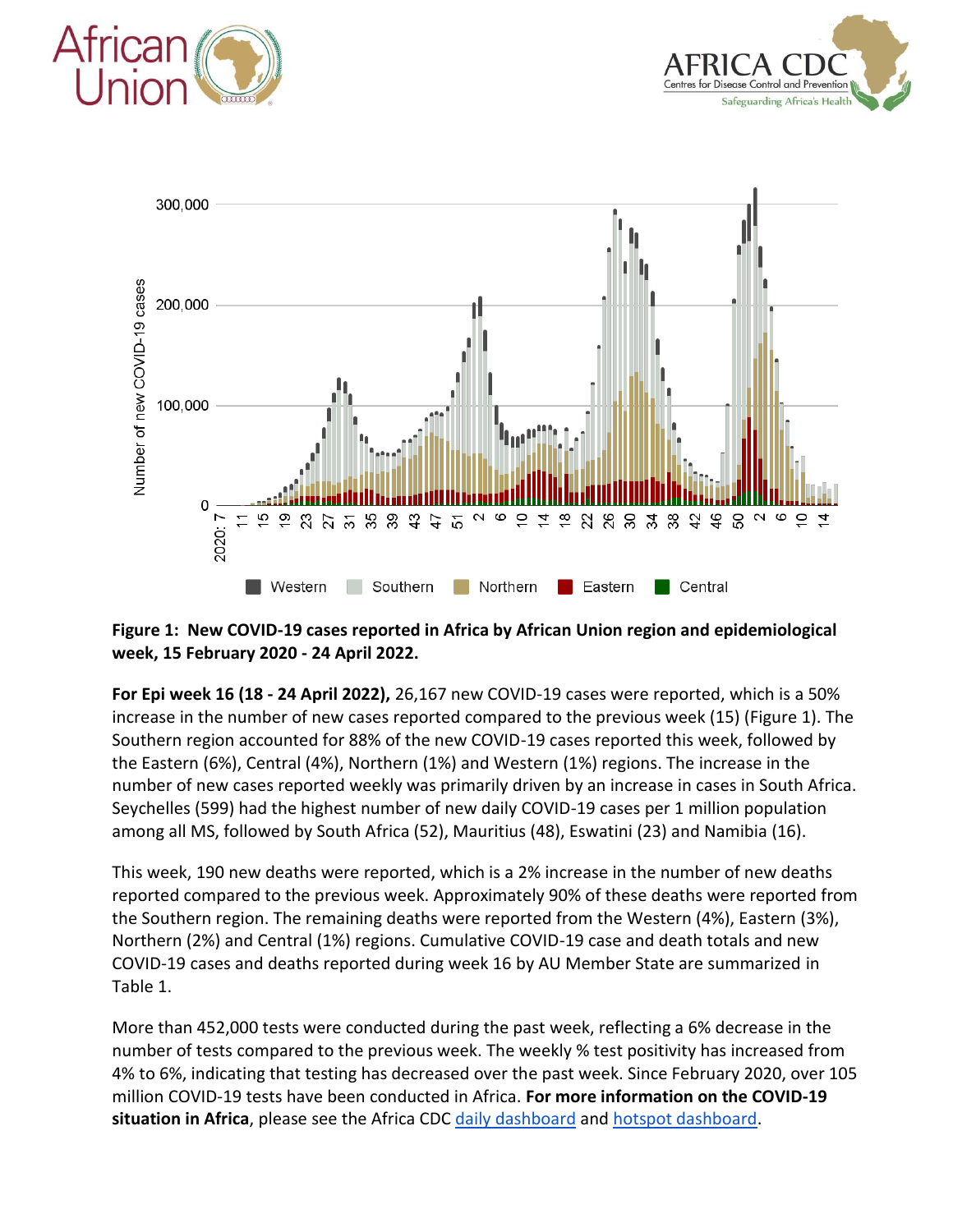



**Table 1: Number and percent change of confirmed COVID-19 cases and deaths reported in Africa since February 2020 and for Epidemiological Week 16 (18 - 24 April 2022) by African Union Member State.**

| <b>Country by AU</b><br><b>Region</b> | <b>Cumulative</b><br>number of cases<br>(new cases) | % change in new<br>cases since week<br>15 | <b>Cumulative</b><br>number of<br>deaths (new | % change in new<br>deaths since<br>week 15 |
|---------------------------------------|-----------------------------------------------------|-------------------------------------------|-----------------------------------------------|--------------------------------------------|
|                                       |                                                     |                                           | deaths)                                       |                                            |
| <b>Central Region</b>                 | 361,975 (967)                                       | 236%                                      | 4,530(2)                                      | $NA*$                                      |
| Burundi                               | 39,632 (820)                                        | 450%                                      | 15(0)                                         | NA*                                        |
| Cameroon                              | 119,780 (0)                                         | $NA*$                                     | 1,927(0)                                      | $NA^*$                                     |
| Central African                       | 14,354 (0)                                          | NA*                                       | 113(0)                                        | $NA^*$                                     |
| Republic                              |                                                     |                                           |                                               |                                            |
| Chad                                  | 7,396 (18)                                          | $NA*$                                     | 193(1)                                        | $NA*$                                      |
| Congo                                 | 24,079 (0)                                          | NA*                                       | 385(0)                                        | $NA*$                                      |
| Democratic                            | 87,277 (126)                                        | $-2%$                                     | 1,338(1)                                      | $NA*$                                      |
| Republic of                           |                                                     |                                           |                                               |                                            |
| Congo                                 |                                                     |                                           |                                               |                                            |
| Equatorial                            | 15,907 (0)                                          | $-100%$                                   | 183(0)                                        | $NA*$                                      |
| Guinea                                |                                                     |                                           |                                               |                                            |
| Gabon                                 | 47,597 (3)                                          | No change                                 | 303(0)                                        | $NA*$                                      |
| Sao Tome and                          | 5,953(0)                                            | $-100%$                                   | 73(0)                                         | $NA*$                                      |
| Principe                              |                                                     |                                           |                                               |                                            |
| <b>Eastern Region</b>                 | 1,400,432                                           | 12%                                       | 27,334(6)                                     | 500%                                       |
|                                       | (1,460)                                             |                                           |                                               |                                            |
| Comoros                               | 8,103(3)                                            | 200%                                      | 160(0)                                        | $NA*$                                      |
| Djibouti                              | 15,611 (13)                                         | 225%                                      | 189 (0)                                       | $NA*$                                      |
| Eritrea                               | 9,734(1)                                            | $-50%$                                    | 103(0)                                        | $NA*$                                      |
| Ethiopia                              | 470,434 (161)                                       | $-28%$                                    | 7,510(1)                                      | $NA*$                                      |
| Kenya                                 | 323,709 (95)                                        | 30%                                       | 5,649(0)                                      | $-100%$                                    |
| Madagascar                            | 64,121 (71)                                         | NA*                                       | 1,391 (4)                                     | NA*                                        |
| Mauritius                             | 37,691 (440)                                        | 331%                                      | 904(0)                                        | $NA*$                                      |
| Rwanda                                | 125,010 (10)                                        | No change                                 | 1,459(0)                                      | $NA^*$                                     |
| Seychelles                            | 42,079 (419)                                        | $-47%$                                    | 165(1)                                        | $NA^*$                                     |
| Somalia                               | 26,485 (14)                                         | $NA^*$                                    | 1,361(0)                                      | $NA*$                                      |
| South Sudan                           | 17,443 (74)                                         | 363%                                      | 138 (0)                                       | $NA*$                                      |
| Sudan                                 | 62,079 (92)                                         | $NA^*$                                    | 3,909(0)                                      | $NA*$                                      |
| Tanzania                              | 33,864 (49)                                         | NA*                                       | 800 (0)                                       | NA*                                        |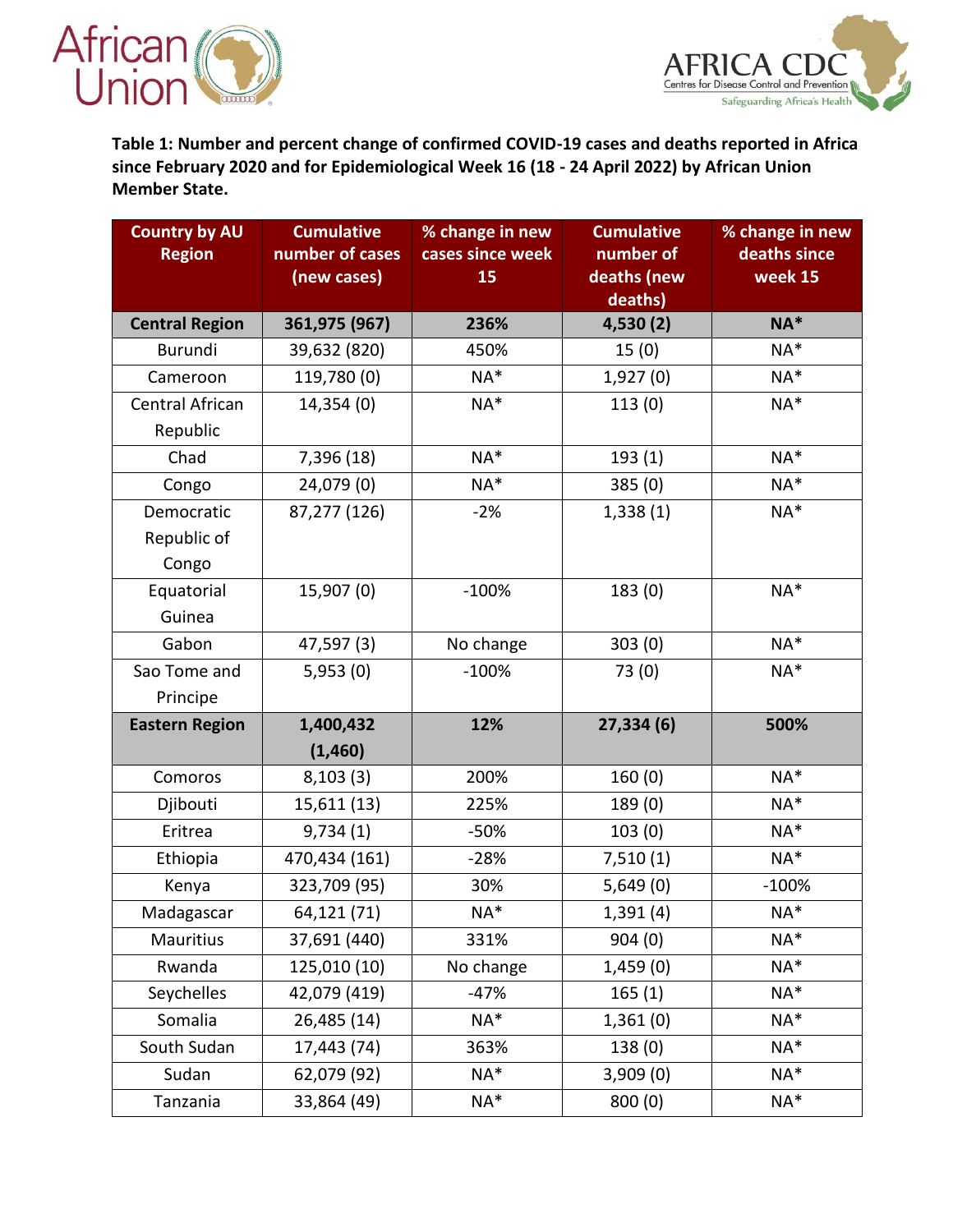



| Uganda                 | 164,069 (18)    | $-77%$    | 3,596(0)      | $NA*$   |
|------------------------|-----------------|-----------|---------------|---------|
| <b>Northern Region</b> | 3,548,195 (321) | $-93%$    | 83,587 (3)    | $-97%$  |
| Algeria                | 265,691 (0)     | $NA*$     | 6,874(0)      | $NA^*$  |
| Egypt                  | 515,645(0)      | $-100%$   | 24,613(0)     | $-100%$ |
| Libya                  | 501,904 (0)     | $-100%$   | 6,430(0)      | $-100%$ |
| Mauritania             | 58,683 (2)      | $-67%$    | 982 (0)       | $NA*$   |
| Morocco                | 1,164,700 (319) | $-9%$     | 16,065(3)     | 200%    |
| Tunisia                | 1,039,532 (0)   | $-100%$   | 28,533(0)     | $-100%$ |
| Sahrawi Arab           | 2,040(0)        | NA*       | 90(0)         | $NA^*$  |
| Democratic             |                 |           |               |         |
| Republic               |                 |           |               |         |
| <b>Southern Region</b> | 5,265,629       | 117%      | 125,276 (172) | 161%    |
|                        | (23, 125)       |           |               |         |
| Angola                 | 99,194 (0)      | $NA*$     | 1,900(0)      | $NA*$   |
| Botswana               | 263,950 (0)     | $NA*$     | 2,676(0)      | $NA*$   |
| Eswatini               | 70,294 (192)    | 43%       | 1,397(2)      | $NA^*$  |
| Lesotho                | 33,108(4)       | -96%      | 697 (0)       | $NA^*$  |
| Malawi                 | 85,747 (19)     | $-24%$    | 2,633(2)      | $-33%$  |
| Mozambique             | 225,365 (36)    | No change | 2,201(1)      | NA*     |
| Namibia                | 158,358 (284)   | 60%       | 4,025(3)      | 200%    |
| South Africa           | 3,762,911       | 137%      | 100,303 (156) | 206%    |
|                        | (21, 681)       |           |               |         |
| Zambia                 | 319,277 (762)   | 2%        | 3,976(3)      | $-40%$  |
| Zimbabwe               | 247,425 (147)   | $-52%$    | 5,468(5)      | $-17%$  |
| <b>Western Region</b>  | 837,002 (294)   | $-3%$     | 11,345(7)     | 133%    |
| Benin                  | 26,952 (0)      | NA*       | 163(0)        | $NA*$   |
| <b>Burkina Faso</b>    | 20,858(0)       | $NA*$     | 381(0)        | $NA*$   |
| Cape Verde             | 56,004 (13)     | $-28%$    | 401(0)        | NA*     |
| Côte d'Ivoire          | 81,893 (32)     | $-3%$     | 799 (2)       | 100%    |
| Gambia                 | 11,995(1)       | $-75%$    | 365(0)        | NA*     |
| Ghana                  | 161,157 (43)    | 54%       | 1,445(0)      | NA*     |
| Guinea                 | 36,539(0)       | NA*       | 779 (0)       | $NA*$   |
| Guinea-Bissau          | 8,185(7)        | 40%       | 171(1)        | $NA*$   |
| Liberia                | 7,432 (30)      | 1400%     | 294(0)        | $NA*$   |
| Mali                   | 30,740 (82)     | $-11%$    | 731(2)        | NA*     |
| Niger                  | 8,914 (37)      | $-31%$    | 309(1)        | $NA^*$  |
| Nigeria                | 255,685 (15)    | -59%      | 3,143(0)      | $-100%$ |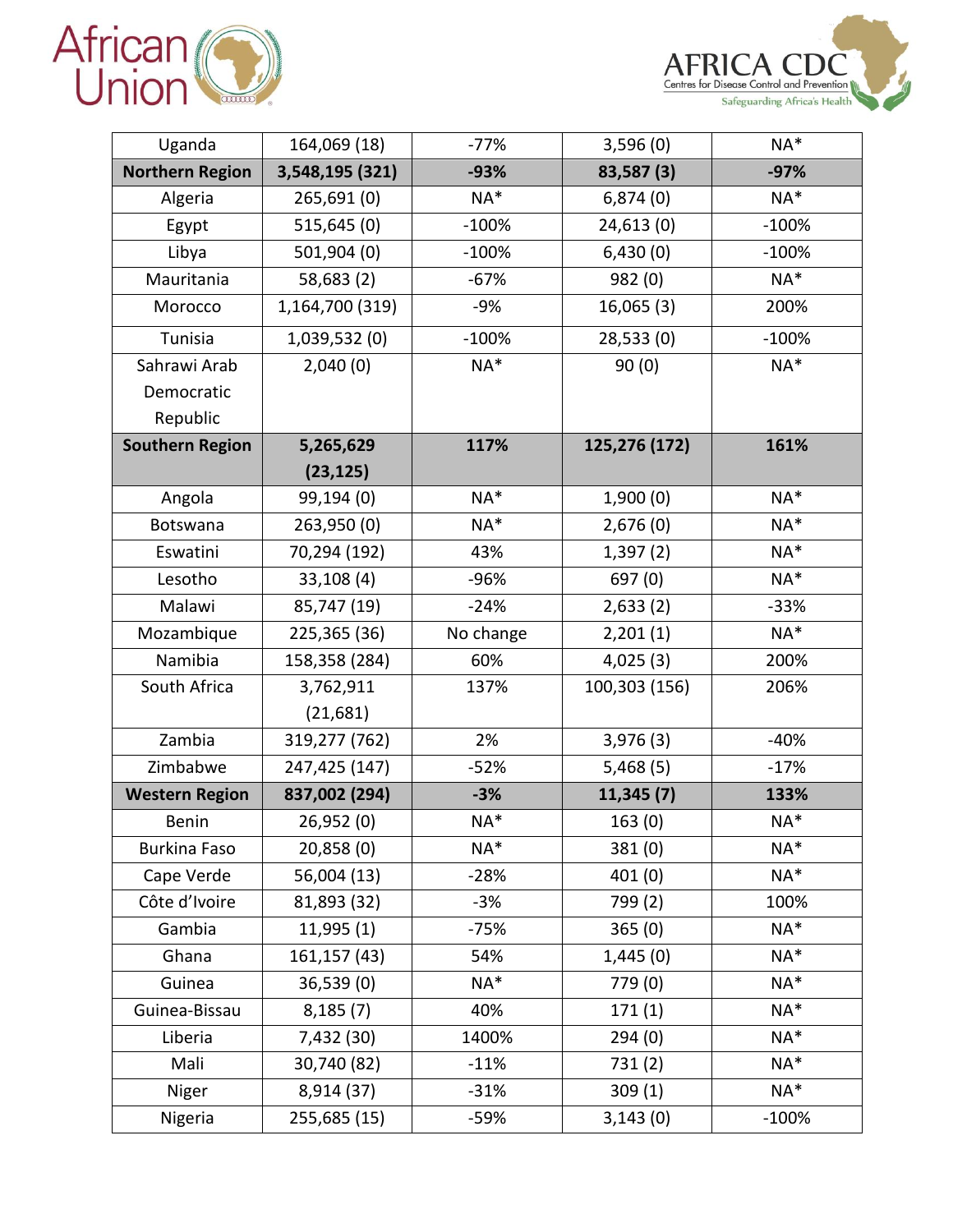



| Senegal      | 85,988 (20)             | 11%      | 1,966(1)      | $NA*$    |
|--------------|-------------------------|----------|---------------|----------|
| Sierra Leone | 7,681(0)                | $-100\%$ | 125(0)        | $NA*$    |
| Togo         | 36,979 (14)             | 75%      | 273(0)        | $-100\%$ |
| <b>Total</b> | 11,413,233<br>(26, 167) | 50%      | 252,072 (190) | 2%       |

\*No new cases/deaths reported in the previous week.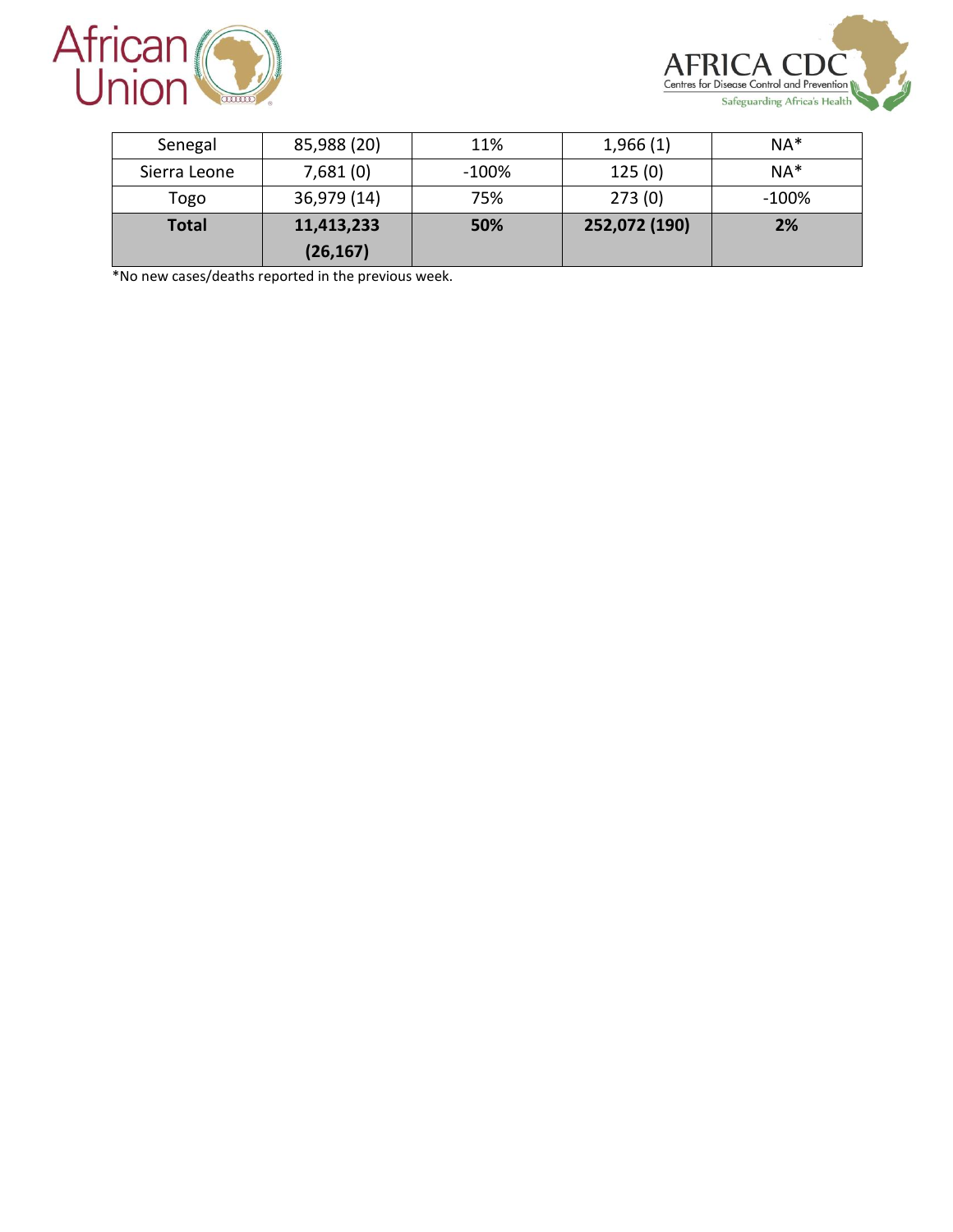



## **New Africa CDC Response Activities**

# **General:**

- 1. Dr. John Nkengasong, Director of Africa CDC hosted the Africa CDC weekly press briefing on Thursday, 21 April 2022, at 12 p.m. EAT. He provided an update on the COVID-19 situation across the continent, including response efforts and progress on increasing COVID-19 vaccination coverage. The recording is available on the [Africa CDC Twitter page.](https://twitter.com/AfricaCDC/status/1517065484125962240)
- 2. Africa CDC will hold a 3-day workshop for Member States and stakeholders to validate and launch the Africa CDC Non-Communicable Disease, Injuries and Mental Health (NCDI/MH) Strategy (2022-2026), from 25 - 28 April 2022. The objective of the workshop is to strengthen health systems for the prevention and control of NCDs, Injuries, and poor mental health outcomes in Africa. Opening and closing sessions will be live-streamed on the Africa CDC Twitter [page.](https://twitter.com/AfricaCDC/status/1518497910249312256)
- 3. Africa CDC conducted a 3-day meeting from 20 to 22 April 2022, in Abuja Nigeria to review, validate and officially launch the framework and statute document for the establishment of the Regional Integrated Surveillance and Laboratory Network (RISLNET) in West Africa. Meeting participants agreed on the next steps to establish and implement RISLNET in the Western Africa region.

# **Infection Prevention and Control (IPC)**

- 1. The third session of the 12th IPC webinar series titled "WASH A Critical Component for IPC" was held on Wednesday 20 April 2022 at 1 p.m. EAT for 465 participants in English and on Thursday 21 April 2022, at 2 p.m. EAT for 142 participants in French.
	- a. English session [recording](https://youtu.be/1Z_ZqsHDrT4)
	- b. French session [recording](https://zoom.us/rec/share/khEYqiNsURxrXTocqClblaRvmEgQz2PrS7HoEhKXIcrKS4Edat9pFawQDouccDUK.8ElMLtv5-n6ZFLSR)
- 2. The fourth session of the 12th IPC webinar series titled "Monitoring and Evaluation Programmes in IPC for the Healthcare settings" will be held on Wednesday 27 April 2022, at 1 p.m. EAT for the English session and on Thursday 28 April 2022, at 2 p.m. EAT for the French session.
	- a. English session registration [link](https://zoom.us/webinar/register/WN_f-t7sPdsR36vRYpIlh0U3w)
	- b. French session registration [link](https://zoom.us/webinar/register/WN_KREVIaM3QBGluZIfDtIVng)

# **Sciences, Standards and Regulations:**

- 1. Subscribe [here](https://vitalstrategies.us10.list-manage.com/subscribe?u=ec2f19f3689a04a265f3fe14d&id=61919db911) to receive the Partnership for Evidence-Based Response to COVID-19 (PERC) update and all other products, or visit the [PERC](https://preventepidemics.org/covid19/perc/) and [Africa CDC websites.](https://africacdc.org/covid-19/)
- 2. Access the latest PERC report on "Responding to COVID-19 in Africa: Finding the Balance (Part IV) and Calls to Action" [here.](https://africacdc.org/download/responding-to-covid-19-in-africa-finding-the-balance-part-iv-and-calls-to-action/)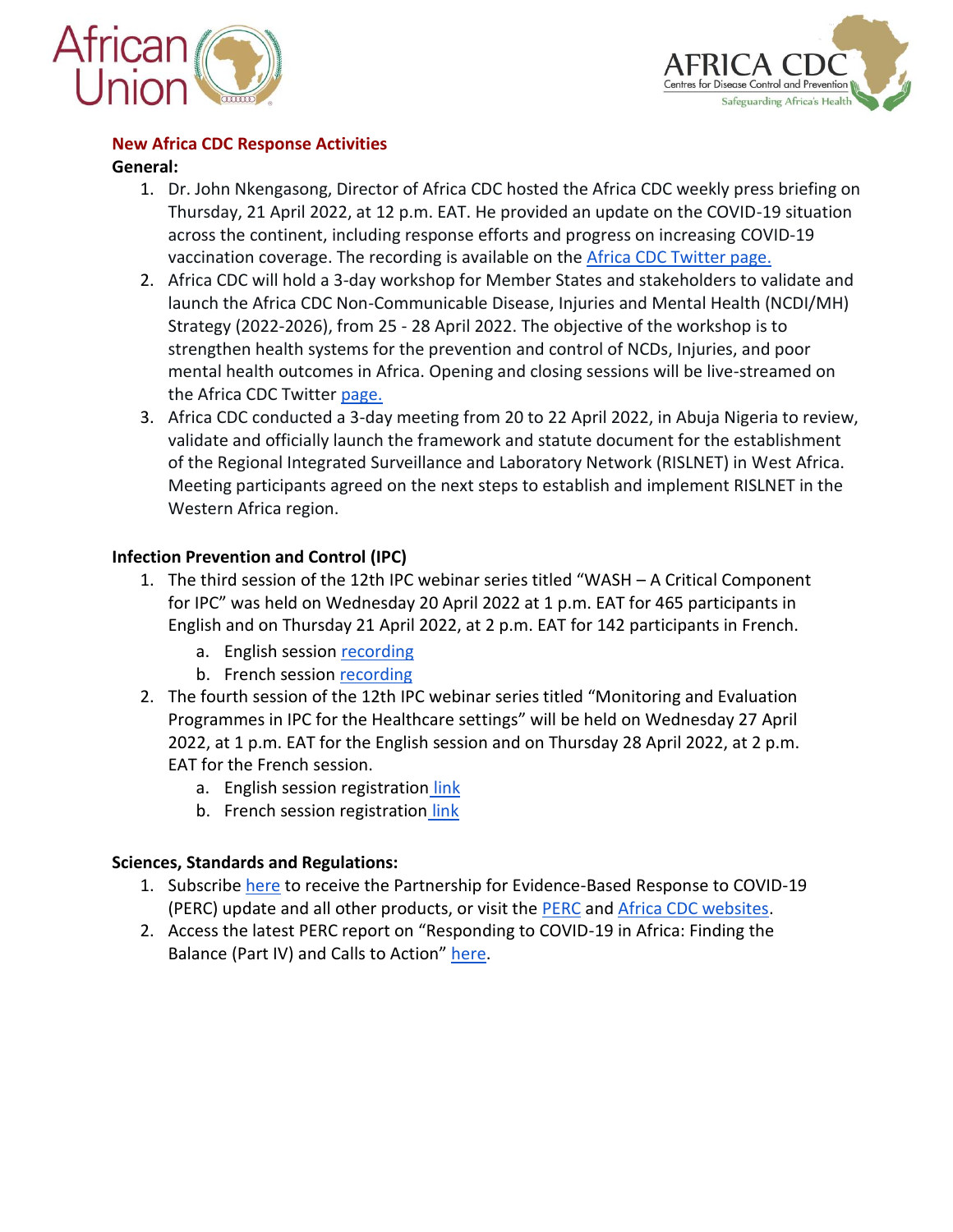



## **Recommendations for the Member States**

- 1. AU Member States should continue to organize and implement COVID-19 vaccination campaigns, with a focus on increasing [eligibility](https://africacdc.org/download/vaccination-advocacy-infographics/)<sup>1</sup> and demand needed to achieve 70% vaccine coverage. Member States should also address vaccine misinformation with effective community-based risk communication and vaccine promotion activities.
- 2. AU Member States are encouraged to implement a tiered public health and social measure (PHSM) approach. This approach will ensure that measures are targeted and informed by the current COVID-19 situation.
- 3. AU Member States should continue to **enhance COVID-19<sup>2</sup> surveillance** efforts to include:
	- a. [Community-based surveillance](https://africacdc.org/download/enhanced-covid-19-surveillance-at-the-community-level-in-africa/)<sup>3</sup> to detect symptomatic cases early and minimize viral transmission. Where feasible, [rapid antigen tests](https://africacdc.org/download/interim-guidance-on-the-use-of-rapid-antigen-tests-for-covid-19-response/)<sup>4</sup> an[d self](https://africacdc.org/download/interim-guidance-on-covid-19-rapid-antigen-selftesting-to-african-union-member-states/)[testing](https://africacdc.org/download/interim-guidance-on-covid-19-rapid-antigen-selftesting-to-african-union-member-states/)<sup>5</sup> can be used to enhance diagnostic screening efforts.
	- b. [Rapid mortality surveillance](https://africacdc.org/download/revealing-the-toll-of-covid-19-a-technical-package-for-rapid-mortality-surveillance-and-epidemic-response/)<sup>6</sup> that focuses on collection, analysis and use of allcause mortality data captured from facility and/or community-based surveillance activities to improve knowledge of COVID-19 related outcomes.
	- c. [Genomic surveillance](https://africacdc.org/download/interim-operational-guidance-on-sars-cov-2-genomic-surveillance-in-africa-an-updated-guide/)<sup>7</sup> to monitor the presence of variants and the spread and continuous evolution of the virus.
	- d. [Syndromic surveillance](https://africacdc.org/download/protocol-for-enhanced-severe-acute-respiratory-illness-and-influenza-like-illness-surveillance-for-covid-19-in-africa/) for influenza-like illness (ILI) and severe acute respiratory infections (SARI)<sup>8</sup> to monitor COVID-19 trends in comparison to other respiratory pathogens.
- 4. AU Member States are encouraged to:
	- a. Continue contact tracing activities where feasible based on the current epidemiological situation and country capacity.
	- b. Inform the general public about the importance of seeking immediate medical care for individuals who develop severe symptoms of COVID-19 (e.g. difficulty breathing).
	- c. Engage social scientists to help inform and enhance vaccination campaigns and PHSM implementation.
- 5. All AU Member States should notify and routinely share data with Africa CDC and WHO on confirmed COVID-19 cases, deaths, recoveries, tests conducted and infected healthcare workers to support data for action. Notify Africa CDC by emailing: AfricaCDCEBS@africa-union.org.

 $\overline{a}$ 

<sup>1</sup> [Vaccination Advocacy Infographics](https://africacdc.org/download/vaccination-advocacy-infographics/) – Africa CDC

<sup>2</sup> [WHO COVID-19 Case definition](https://www.who.int/publications/i/item/WHO-2019-nCoV-Surveillance_Case_Definition-2020.2)

<sup>3</sup> [Enhanced COVID-19 Surveillance at the Community Level in Africa](https://africacdc.org/download/enhanced-covid-19-surveillance-at-the-community-level-in-africa/)

<sup>&</sup>lt;sup>4</sup> [Interim Guidance on the Use of Rapid Antigen tests for COVID-19 Response](https://africacdc.org/download/interim-guidance-on-the-use-of-rapid-antigen-tests-for-covid-19-response/) - Africa CDC

<sup>&</sup>lt;sup>5</sup> [Interim guidance on COVID-19 Rapid Antigen self-testing to African Union Member States](https://africacdc.org/download/interim-guidance-on-covid-19-rapid-antigen-selftesting-to-african-union-member-states/) - Africa CDC

<sup>6</sup> [Revealing the toll of COVID-19: A technical package for AU Member States](https://africacdc.org/download/revealing-the-toll-of-covid-19-a-technical-package-for-rapid-mortality-surveillance-and-epidemic-response/) – Africa CDC

<sup>&</sup>lt;sup>7</sup> [Interim operational guidance on SARS-CoV-2 genomic surveillance in Africa: An updated guide](https://africacdc.org/download/interim-operational-guidance-on-sars-cov-2-genomic-surveillance-in-africa-an-updated-guide/)

<sup>8</sup> [Protocol for Enhanced Severe Acute Respiratory Illness and Influenza-Like Illness Surveillance for COVID-19 in Africa](https://africacdc.org/download/protocol-for-enhanced-severe-acute-respiratory-illness-and-influenza-like-illness-surveillance-for-covid-19-in-africa/) – Africa CDC